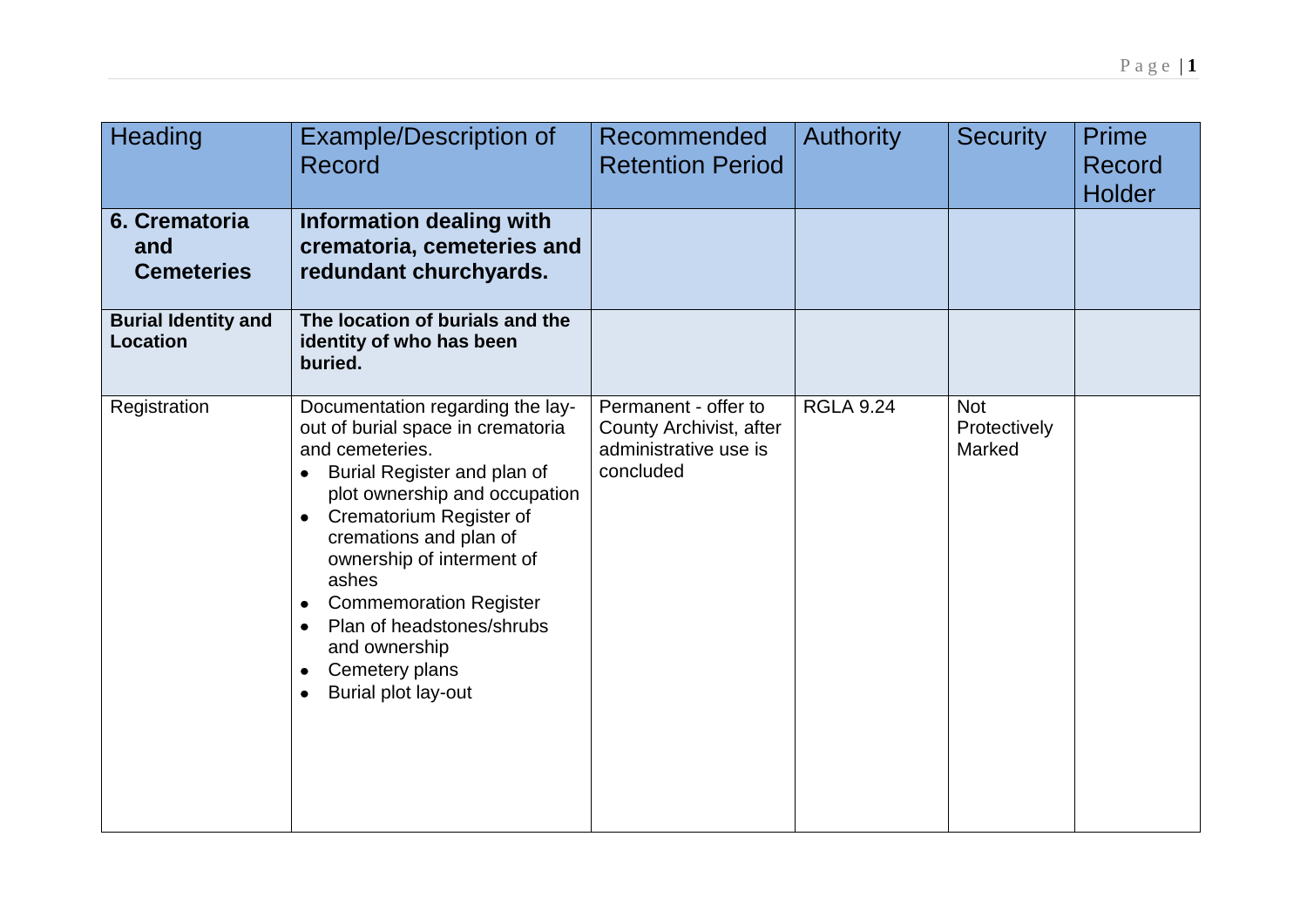| Heading                | <b>Example/Description of</b><br>Record                                                                                                                       | Recommended<br><b>Retention Period</b>                                                | <b>Authority</b> | <b>Security</b>                      | Prime<br>Record<br><b>Holder</b> |
|------------------------|---------------------------------------------------------------------------------------------------------------------------------------------------------------|---------------------------------------------------------------------------------------|------------------|--------------------------------------|----------------------------------|
| <b>Bookings</b>        | Documentation relating to<br>bookings made for a cremation,<br>interment or monument erection.<br>Applications<br>$\bullet$<br>Permits<br>Orders<br>$\bullet$ | Destroy - 5 years after<br>last action                                                | <b>RGLA 9.25</b> | <b>Not</b><br>Protectively<br>Marked |                                  |
| <b>Exhumations</b>     | Documentation regarding the<br>process of the exhumation of an<br>individual.                                                                                 | Permanent - offer to<br>County Archivist, after<br>administrative use is<br>concluded | <b>RGLA 9.24</b> | Protect                              |                                  |
| Interment service      | Process relating to the burial or<br>cremation of an individual.<br>Regulation of burials and<br>cremations.                                                  | Destroy - 5 years after<br>last action                                                | <b>RGLA 9.25</b> | <b>Not</b><br>Protectively<br>Marked |                                  |
| Licensing              | The process of regulation of<br>burials and cremations.<br>• Permits                                                                                          | Destroy - 5 years after<br>last action                                                | <b>RGLA 9.25</b> | <b>Not</b><br>Protectively<br>Marked |                                  |
| Memorial<br>management | Records relating to the ordering of<br>a memorial.<br>Orders<br>$\bullet$                                                                                     | Destroy - 5 years after<br>last action                                                | <b>RGLA 9.25</b> | <b>Not</b><br>Protectively<br>Marked |                                  |